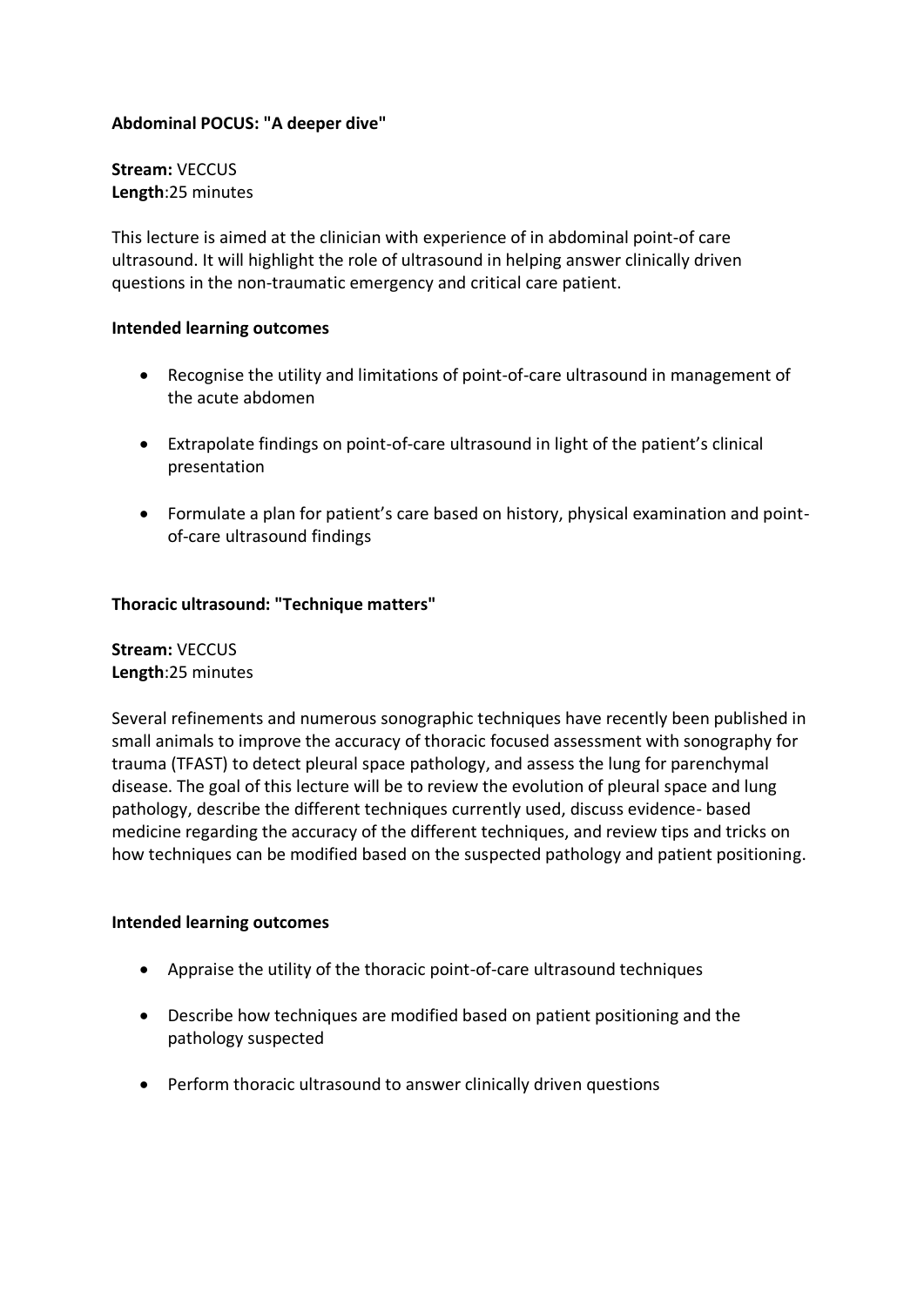## **Location, location – How to take the stress out of respiratory distress**

**Stream:** Refresher **Length**: 45 minutes **Intended learning outcomes**

- Recognise a patient in respiratory distress
- Demonstrate an ability to localise the site of respiratory distress
- Formulate a plan to manage the patient with respiratory distress
- Evaluate the use of point-of-care ultrasound in management of respiratory distress

# **Should POCUS replace thoracic radiographs in diagnosing pulmonary disease in the emergent patient?**

**Stream:** Basic stream **Length**:45 minutes **Format:** Panel discussion **Intended learning outcomes**

- Recognise the utility of point-of-care ultrasound for the diagnosis of pulmonary disease in small animals
- Recognise the limitations of point-of-care ultrasound for the diagnosis of pulmonary disease in animals
- Appraise the need for radiographs in small animals with respiratory disease

#### **To be, or not to be, CIRCI?**

**Stream:** Advanced stream **Length**:45 minutes **Format:** Panel discussion **Intended learning outcomes**

- Define critical illness related corticosteroid insufficiency (CIRCI)
- Identification of an adrenal crisis
- Appraise the utility of cortisol measurement in critical illness
- Formulate a plan for an animal suspected to have CIRCI